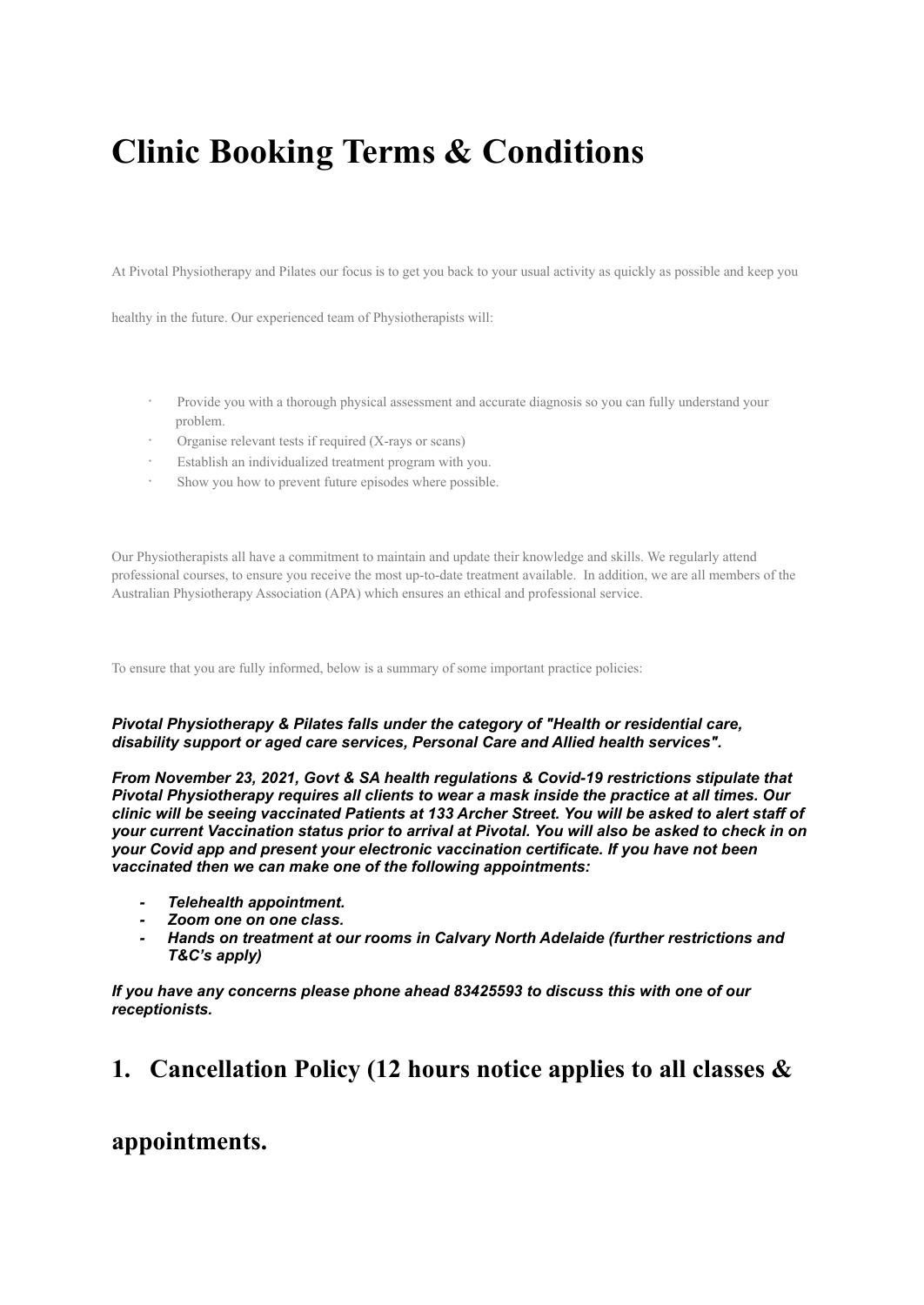We believe that your health should be a priority in your life and therefore your treatment should be a priority in your schedule. Last minute cancellations and clients not attending their allocated appointment times can have a major impact on our waiting list and negatively affect your treatment progress.

We try our best to ensure we remind you of the right time. We will send a **reminder SMS text** 2 days before – a proactive approach on our behalf to reduce missed appointments. However, we still ask that you record your appointment elsewhere as phone/internet services vary in some areas. We cannot guarantee our SMS system is always reliable due to the nature of the computer system in the event of breakdown.

Our **clinic phone answering machine is always operating outside of business hours** and records your time of call as an additional service if you need to cancel your appointment. If your appointment was booked online, you can **cancel your appointment online** up to 24 hours before the booked appointment (follow the automated email that you will receive when you book online). Also, if we made an honest mistake at our end with your appointment the Cancellation Bond or class redemption will not apply.

If you wake up unwell or a late minute emergency has occurred we understand these things happen especially now during Covid-19 protocol. If you are sick please ring the night before or on the morning/day as we may also need to follow Covid protocol if you have been at the practice anytime prior. The most important thing here is to contact us so we can rebook a future time with you.

### **For all group therapy class:**

**A class redemption from your pack** will apply if:

- · You fail to attend your allocated appointment time on **1 occasions without notice**: or
- · You do not provide us with adequate notice on **1 occasions**.

We require at least **(12)** hours' notice to provide an opportunity to offer the Class to other clients from our waiting list.

Please be reminded that all class packs must be redeemed within the allocated expiry:

- 5 packs must be redeemed within 5 weeks of purchase (or close to)
- 10 packs must be redeemed within 10 weeks (or close to)
- 20 Packs must be redeemed within 20 weeks of purchase (or close to).

#### **For Physiotherapy appointments:**

a **Cancellation Bond of \$60** will be administered and **held as a deposit toward your next appointment** and will apply if:

- · You fail to attend your allocated appointment time on **2 occasions**: or
- · You do not provide us with adequate notice on **2 occasions**. We require at least **(12)** hours' notice to provide an opportunity to offer the appointment to other clients from our waiting list or those requiring urgent treatment.

This is applicable to all patients and is **NOT** claimable on your health fund or Insurer. Compensable clients who are claiming their consultation fee through Medicare, DVA or WorkCover/Third Party Payee will be required to pay their appointment Cancellation Bond themselves. The Cancellation Bond cannot be 'bulk billed'. The **Cancellation Bond** will be **held as a deposit** until the completion of your planned treatment. At this time, it will be **repaid to you in full!**

**What happens if a Cancellation Bond is held and a further appointment is not attended or cancelled late?**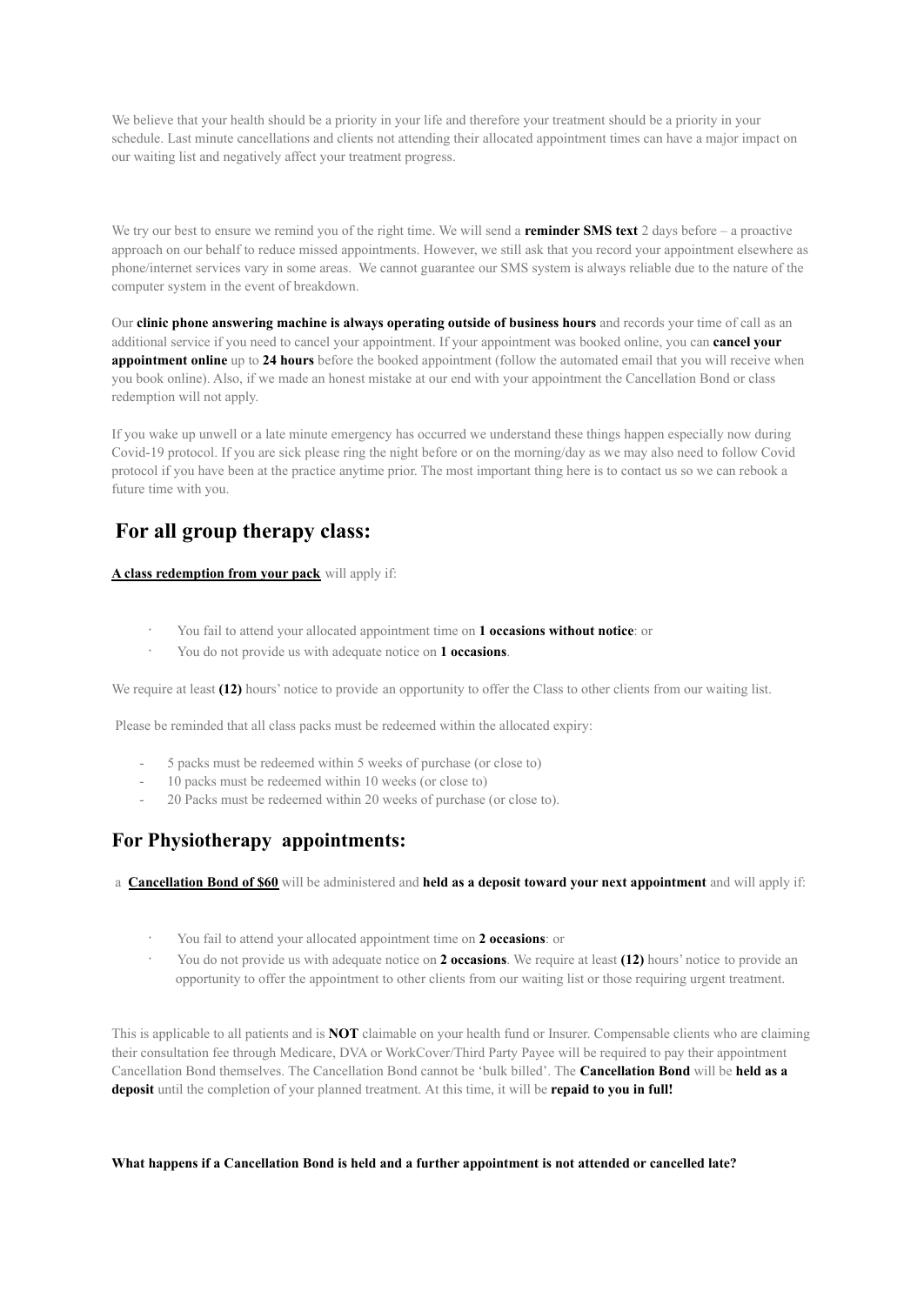In this case the Cancellation Bond will be charged as a fee to cover the costs associated with the missed appointment. A new **Cancellation Bond** will be administered should further appointments be required. Further appointments will not be re-booked until the appointment **Cancellation Bond** has been paid.

This cancellation policy is intended to improve our service to you by reducing our missed appointments, and thereby making available more appointment slots for those clients who need them. We greatly appreciate your support and understanding of our policy and value your questions should you have any.

# **2. Late and Missed Appointments Policy**

- If you arrive late to an appointment, but within your allocated time slot, you will be offered a shorter consultation time in an effort to not inconvenience other clients after you.
- If you either arrive after or entirely miss an appointment, the Cancellation Bond will apply (see section 1 above Cancellation Policy) as outlined above.
- · DO NOT come to your appointment if you are showing signs of sickness or Covid-19 symptoms please call our reception and re-book your appointment after your Covid-19 test comes back negative.

# **3. Treatment Consent**

We require you to give consent to our therapists to perform all necessary examinations and treatment.

This includes obtaining imaging results, performing physical 'hands on' treatments (e.g. manipulation, mobilisations, soft tissue therapy, taping, dry needling, ultrasound etc), exercise rehabilitation and medical diagnostic procedures (e.g. EMG testing) in accordance with their professional training and understanding of your injury. You will have every opportunity to discuss with your therapist regarding foreseeable risks, the nature and purpose of your treatment before any treatment is performed.

#### **Consent to Obtain and Release Information:**

To ensure that we provide you with the best level of care, it may be necessary for us to communicate with health professionals (GP, specialists) to obtain and / or release information regarding your medical condition. We will obtain your consent if verbal or written communication is necessary. This may also include other parties such as rehabilitation consultants, specialists, case managers and employers.

#### **Physical Contact:**

During the examination assessment and treatment, it may be necessary for your therapist to make physical contact. Your therapist will ask your permission before making physical contact with you in any way. Physical contact requires you to provide consent. You may withdraw that consent at any time at which point, all physical contact will cease immediately. Please inform your therapist if you feel uncomfortable at any time.

**Modesty:**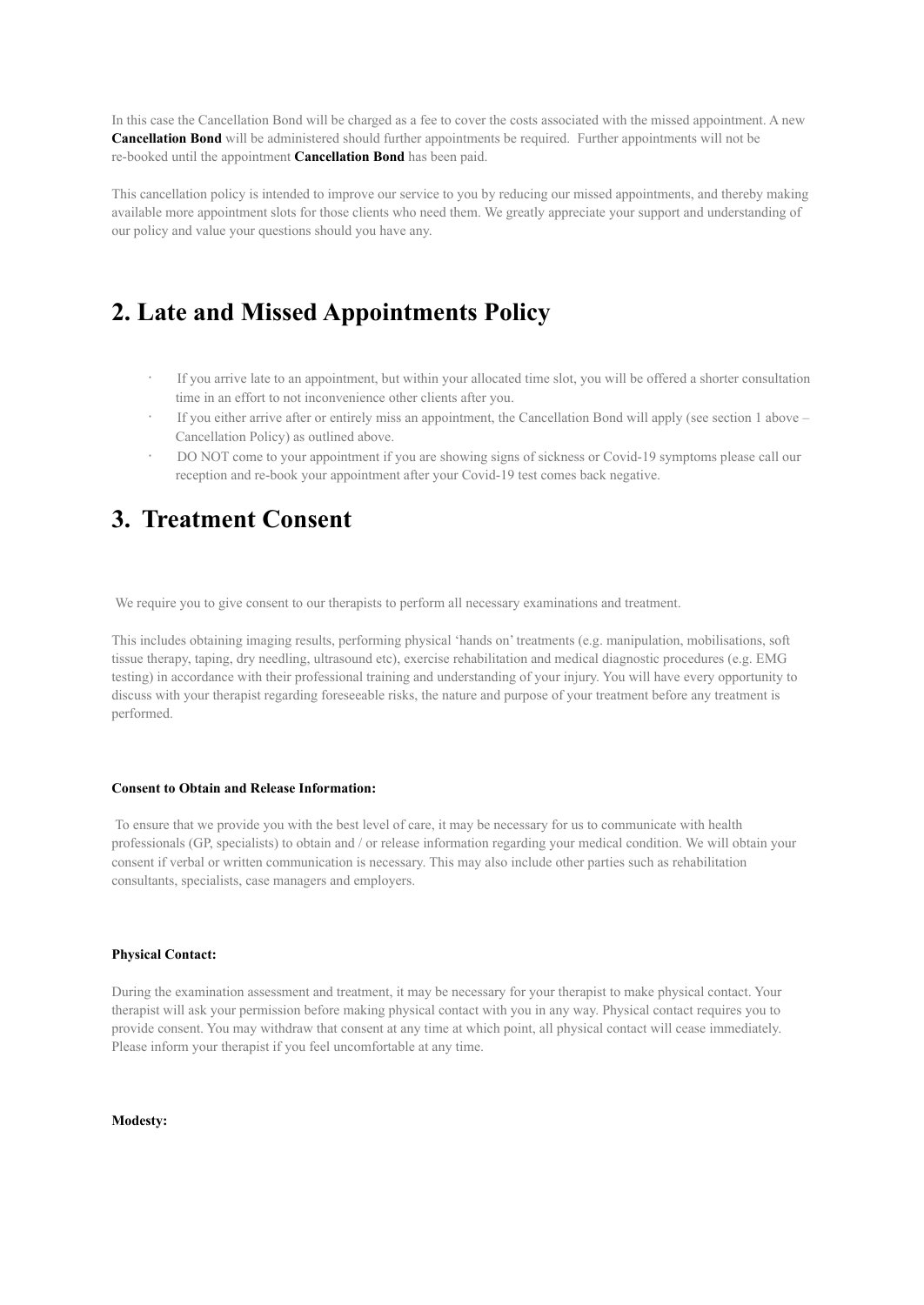As much of our treatment is physical in nature and to adequately assess and treat your condition, you may need to expose the injured area. We do however make every attempt to ensure that your modesty is maintained by providing towels where necessary to make you feel comfortable. Please inform your therapist if you feel uncomfortable at any time.

#### **Practitioner of your choice:**

You have the right to see the physiotherapist of your choice (male or female), refuse intervention or seek a further opinion and to provide feedback and make a complaint. We welcome all feedback and see it as an opportunity to improve our service.

#### **Risk:**

Our therapists may advise you that there may be adverse risks associated with certain treatments, including stiffness and soreness, soft tissue injury, neurological complications, cerebrovascular injuries, skin irritations from taping methods and other minor complications. The probability of risk is lowered by screening procedures performed during the assessment and reassessment. Please inform your therapist if you feel uncomfortable with the level of risk being discussed and the treatment will cease.

# **4. Frequently Asked Questions:**

#### **What to wear?**

You can wear loose flexible clothing (and appropriate underwear depending on your problem area) to allow us to adequately examine, diagnose and treat your problem. Please bring your own towel to use during your assessment to maintain your modesty. We also require this for your own safety in group fitness to protect you and our equipment.

#### **What to Bring?**

Bring a towel with you plus any X-rays, scans, medication lists, referral letters and reports you may have.

#### **How long will an appointment take?**

The initial appointment will take 60 minutes in duration and follow up appointments are usually 30 minutes.

### **How do I claim from my private health fund for Physiotherapy?**

We have a HICAPS Claiming Facility which allows you to claim your private health insurance rebate on the spot. All you need to do is bring along your health fund card to the appointment. If there is a gap between our fee and your rebate you can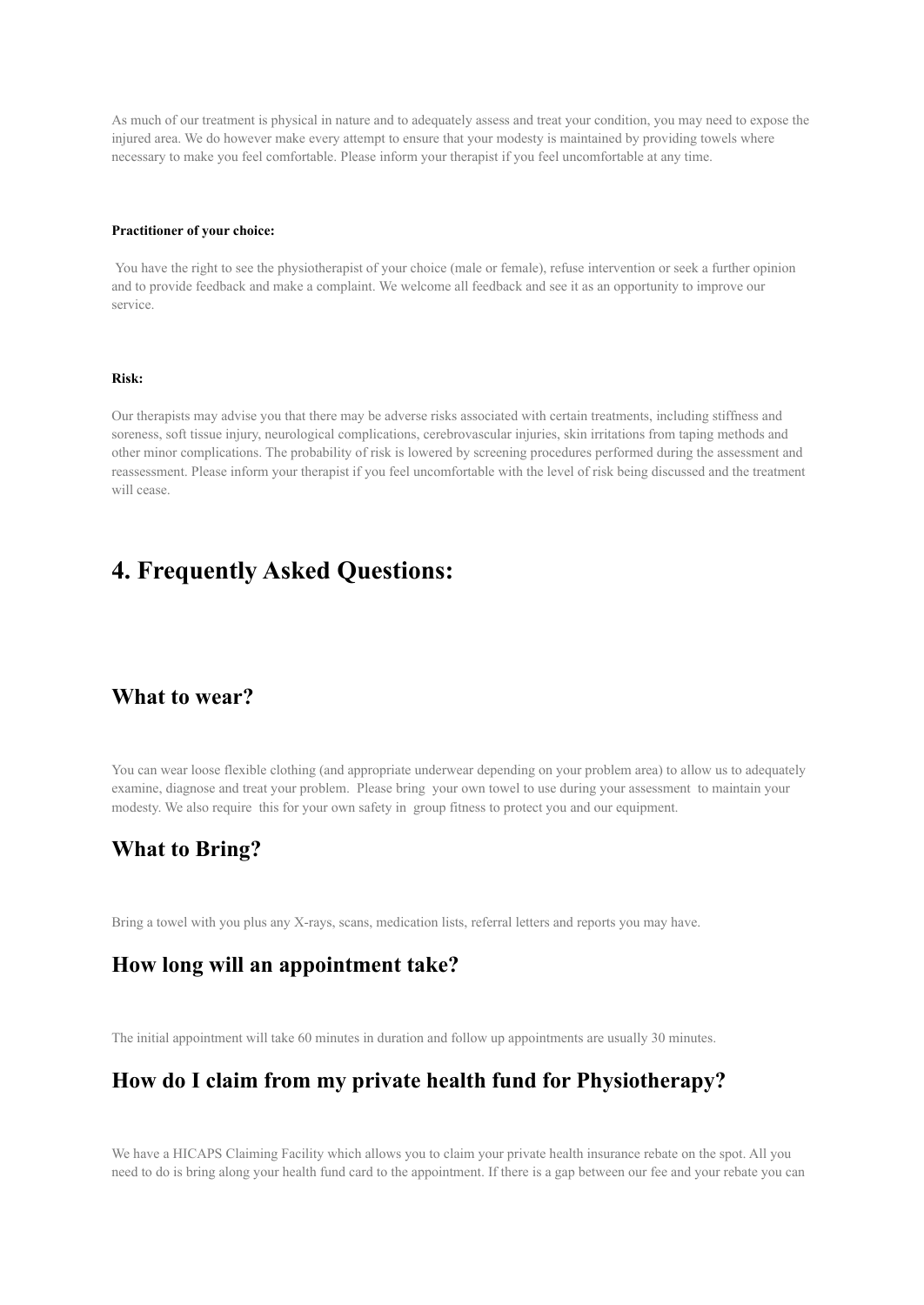pay this using cash, cheque, EFTPOS and visa/Mastercard payments. We do not accept American Express or Diners Club cards.

#### **What if I need to receive treatment which is covered by Workers**

### **Compensation/DVA/EPC care plans/Third Party Compensation?**

When you call to make your appointment, you must let the receptionist making your appointment know that your costs are billed to a DVA/EPC//WorkCover/Third Party Insurer. You will need to provide the insurers details and your individual claim number and a WorkCover Doctors Certificate so our reception can contact your insurance company directly to seek approval prior to commencing treatment. This also applies to DVA  $&$  EPC care plans you must provide your paper work to our clinic before you see a practitioner talk to your doctors to ensure EPC plans are sent directly to us via email admin@pivotalphysio.com.au or fax on 08 81645080

# **5. Privacy Policy**

The privacy of our patients and your recorded information is very important to us. We will always respect your privacy. For us to provide you with the best possible care, it is important that you trust us and share with us all the necessary information to enable us to diagnose and best treat you. All our staff follow privacy principles that enable us to protect your privacy. These principles set standards for how we handle your personal information.

### **What Information Is Collected?**

When providing treatment, this practice collects health and related information about you that we consider sensitive. The practice has a policy that covers how your health information is collected, used, stored, disclosed, and accessed.

We only collect information that is necessary, to provide a quality health service. When providing this service, we may disclose information to your treating doctor and other health service providers from whom you are currently receiving treatment. In accordance with privacy legislation, you are entitled to access any information that we hold about you. The practice may charge reasonable costs for the provision of this information and it may take time to prepare files for release.

### **What Happens to My Information?**

We release some health and billing information to health insurers, third party insurers and workers compensation authorities in order for them to meet their requirements for claim assessment and payment. Your therapist will discuss the information with you and will limit this release if you require. If you ask us to withhold certain information, this may have an impact on your insurance claim. The practice will only release additional information to other parties, including insurance companies, if you provide permission for the information to be released. For this practice to release information to a third party, we need to know which records you would like us to release so requests should specify dates, where possible. Our privacy policy applies to all employees. Additionally, from time to time, your information may be accessed by contractors (e.g. if our computer billing system gets upgraded). While access is limited as much as possible, contractors are also bound by the practice privacy policy.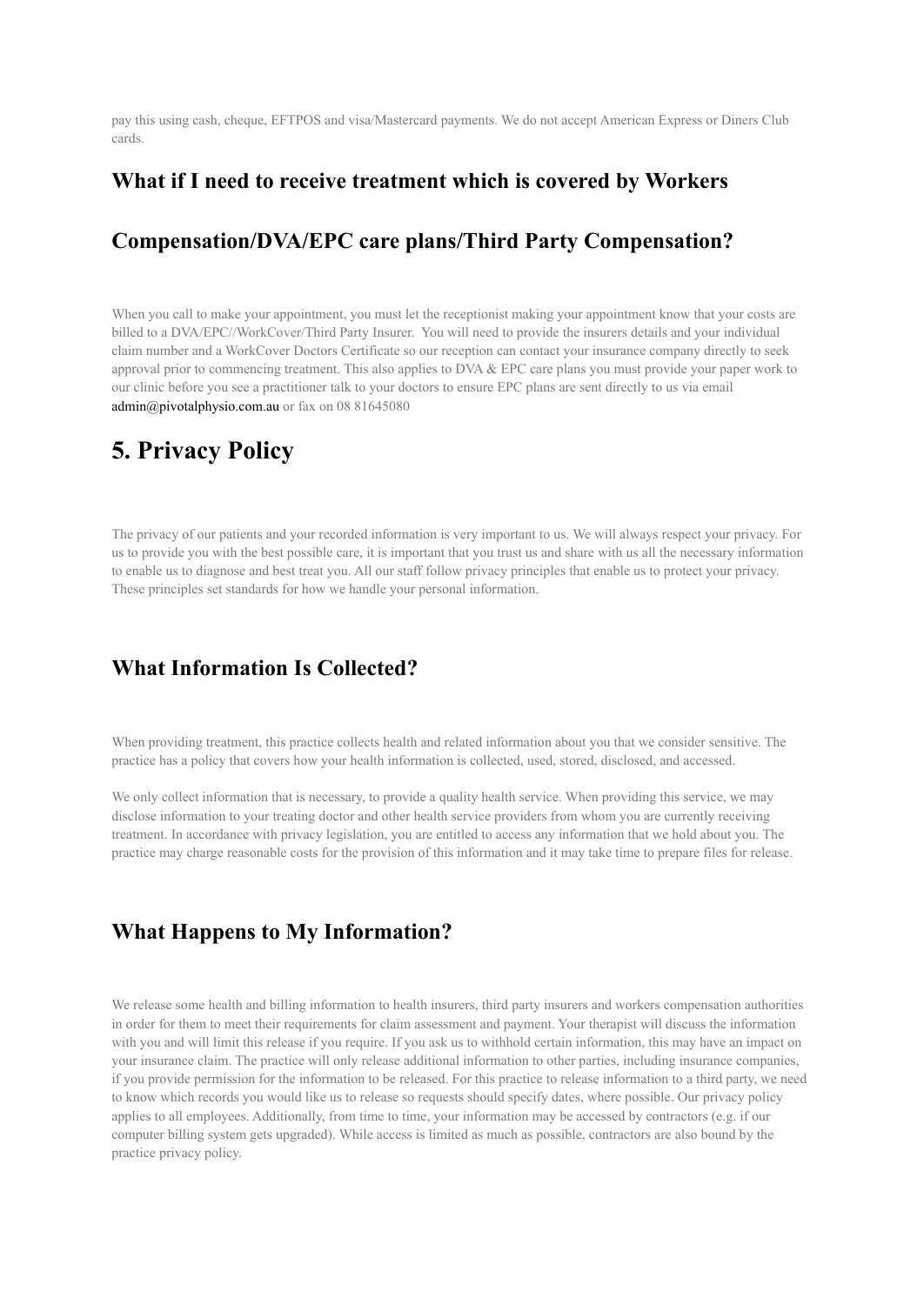#### **When we need to contact you.**

We may send you information regarding happenings at Pivotal Physiotherapy and Pilates via post, email, telephone call or SMS. Reasons we may contact you include:

- To administer accounts and process payments.
- To communicate with you regarding any issues affecting your treatment.
- Provide information on services and benefits available to Clients.
- To notify Clients of upcoming events.
- Appointment Reminders.
- Appointment Follow-up courtesy calls.
- Promotional material about new services, products or special offers.
- Periodic Newsletters and Practice Updates.
- Satisfaction surveys to improve our products and services.

### **Pilates and general precautions**

Although Pilates is a low-impact form of exercise, certain people should seek medical advice from their GP and one of our physiotherapist before embarking on a new program, this includes:

- people who have recently had surgery
- pregnant women
- people aged 40 years or more
- people with a pre-existing medical condition such as heart disease
- people with pre-existing musculoskeletal injuries or disorders
- anyone who has not exercised for a long time
- people who are very overweight or obese.

If you have not done pilates before please book in for a full pilates assessment prior to commencing group therapy - book now 8342 5593 or online bookings at [www.pivotalphysio.com.au](http://www.pivotalphysio.com.au)